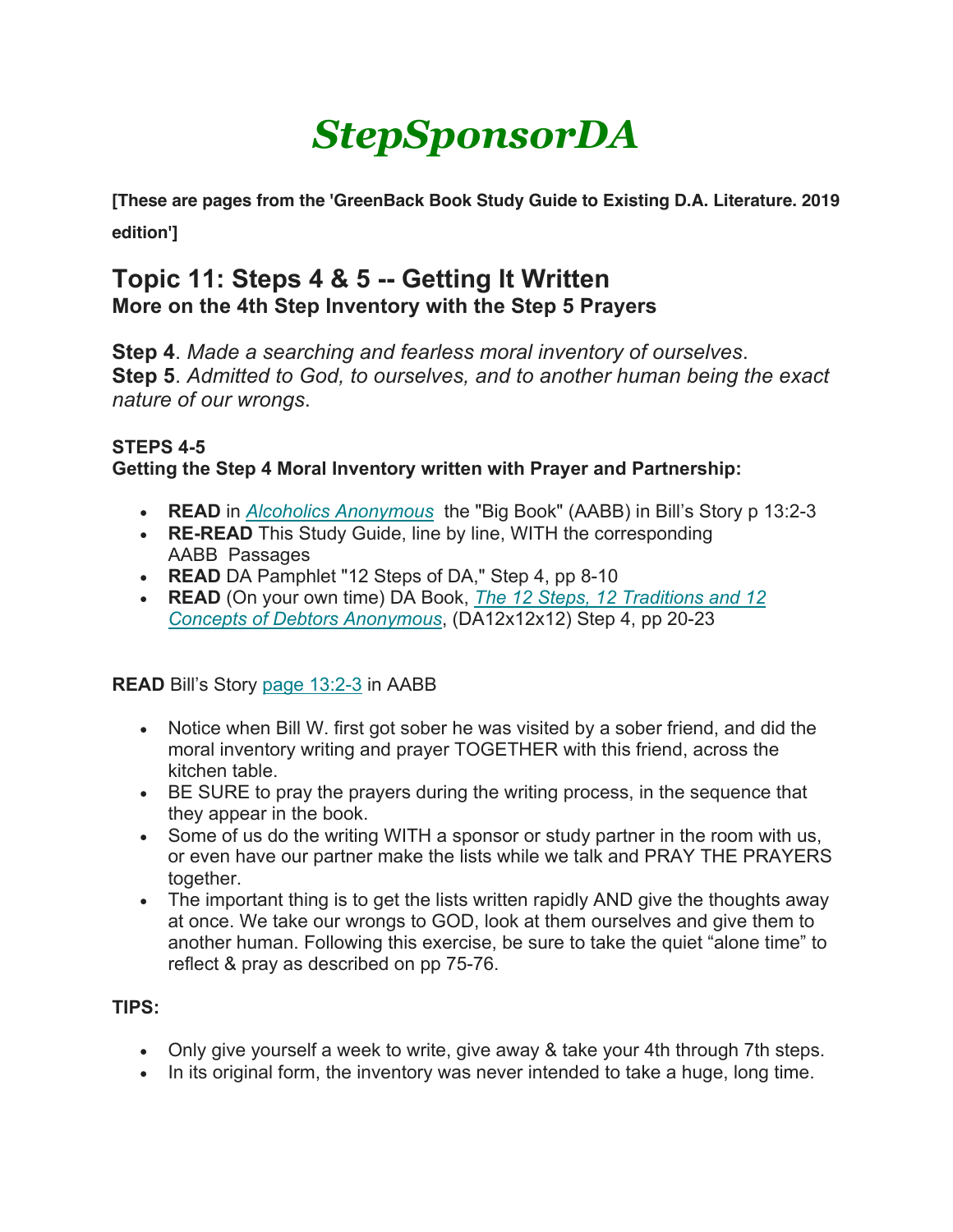- Remember it is an inventory of morals, not a story. This is a list of thought patterns and beliefs.
- Although feelings play a role in this process, they are not the main thing. We look at the *thinking* that accompanies our feelings to root out thought patterns & beliefs that no longer serve us.
- Do not burn or destroy your 4th step. You need the material to write the Step 8 amends list.
- *Remember this is not the only time you will ever do this step.*
- As other issues come up, we repeat this process when needed.
- *Share with us* what helped you get your 4th step completed and given away.

## **SUPPLEMENT**

## **More About Writing the Fourth Step Inventory**

If you are new to 12 Step or new to Step-sponsoring, here are some supplemental tips that sponsors give sponsees to get them going on the writing exercise.

**Write Resentments -** Write *bullet points* like the sample in pp 64-65. Keep the AABB open with a piece of paper next to it and follow the suggested directions in order. Use the column headings in the AA Big Book:

- Column 1 "Resentful At"
- Column 2 "the Cause"
- Column 3 "Affects My..."
- DO the writing on plain paper no need for handouts, copiers or computers! Make your columns by folding your paper length-wise and creasing it... you don't even need a ruler.
- There are sample Blank Forms included (Resentments here, others below) in this step guide BUT avoid using the lack of electronic devices or printers as an excuse to resist the step. Grab a pen/pencil & paper & just DO IT.
- NOTE: the origin of the word 'resent' is from the Latin verb *sentir*, meaning 'to feel,' and 'resent' means 'to re-feel.' What thoughts does your mind re-feel over & over like never-ending obsessions? We find these *obsessions and ruminations* and they also go on our resentment list.
- Our experience is that bullet points of our thought patterns are more effective than getting caught in the lengthy writing of a "story".
- **Members of Business Debtors Anonymous (BDA), NOTE** all of the business references in the inventory material. This moral inventory applies to Employees, Clients, Vendors, Associates and all business relations that cause you to experience anger or obsessing when you think of them.
- After 3 columns of "Resentments", STOP WRITING & read aloud pp 66-67:0- 1 and *PRAY the 'sick man' prayers and promises* on p 67..
- We find that praying the prayers in our own words after each entry is very effective in releasing these.
- When we ask God for help in prayer, it recommended that *we pause* and listen for the answer.
- Referring to the list, p 67: write Column 4 "My Part".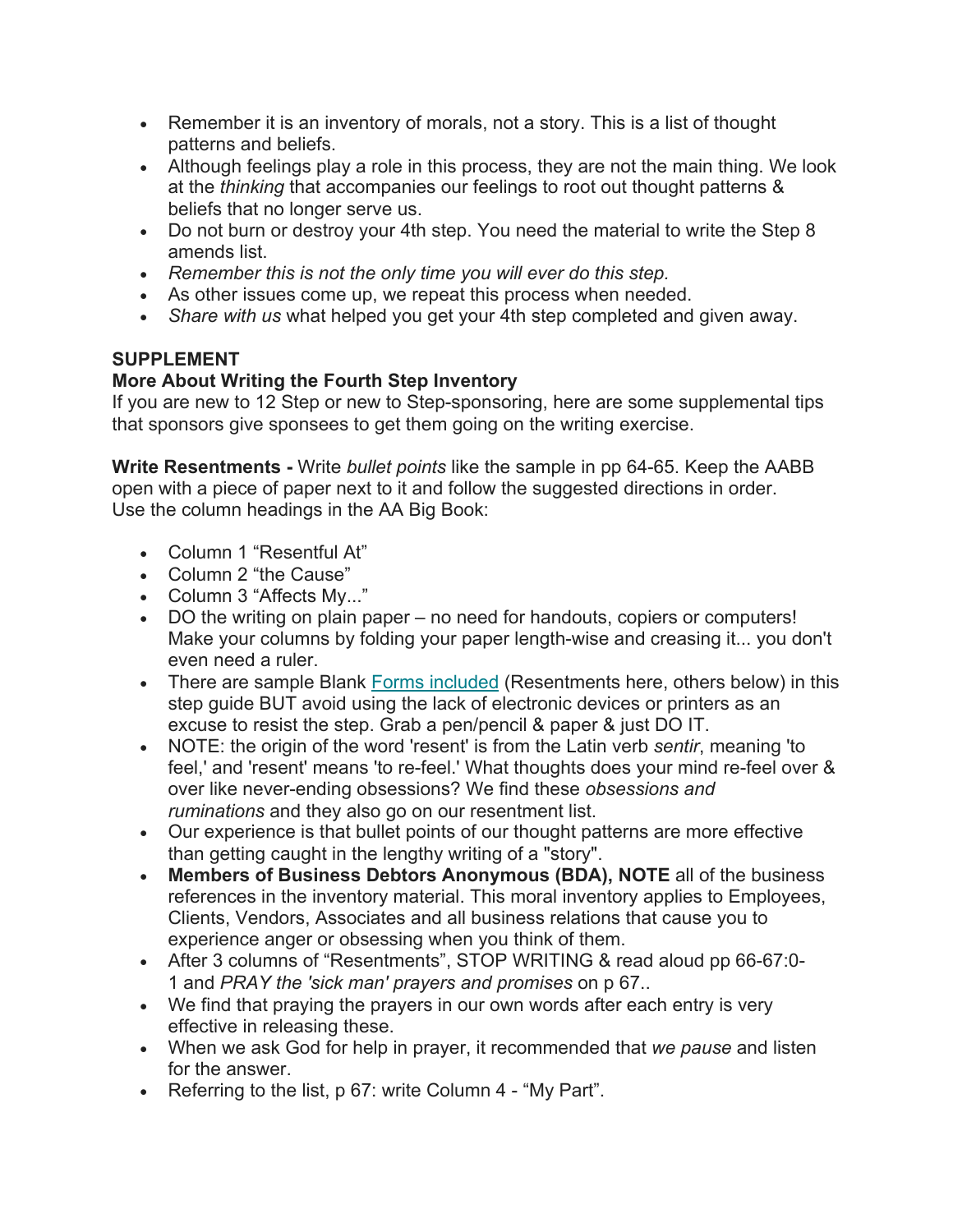- Look for where you have been:
	- $S -$ selfish
	- $O -$  dishonest
	- $\circ$  SS self-seeking or
	- $\circ$  F frightened

Sample **Resentment** column headings in sequence below...

| $\mathsf{I}'$ m |                            |                   | <b>PRAY (top MY PART)</b> |              |
|-----------------|----------------------------|-------------------|---------------------------|--------------|
|                 | <b>Resentful The Cause</b> | <b>Affects My</b> | p 67                      | S, D, SS, Fl |
| lat             |                            |                   |                           |              |

#### **Writing Fears**

- P 68:
	- $\circ$  Column 1 List fears from the 'column 4 resentments' as well as fears not connected to a resentment.
	- o Column 2 is 'Why?'
	- $\circ$  Column 3 is 'What do you trust or believe in rather than infinite God?'
- DO the writing on plain paper no need for handouts, copiers or computers! Make your columns by folding your paper lengthwise and creasing it...you don't even need a ruler.
- There are BLANK FORMS included in this step quide BUT avoid using the lack of electronic devices as an excuse to resist the step. Grab a pen/pencil & paper & just DO IT.
- Our experience is that *bullet points* of our thought patterns are more effective than getting caught up in the lengthy writing of a 'Story.'
- After making the 3-column fear list, STOP writing. As directed on p 68:3. PRAY the fear prayer for each item. Write in the next column what God would have you be when you outgrow the fear.
- *Business debtors (BDA's) NOTE: Do you obsess about business fears? How is that working for you as a Higher Power?*

Sample **Fear** column headings in sequence below...

| The Fear | Why | What belief am I trusting in, instead of PRAY p Without the fear |      |                    |
|----------|-----|------------------------------------------------------------------|------|--------------------|
|          |     | God                                                              | 68:3 | $\parallel$ 'd be? |

#### **Writing Sex or Interpersonal "Harms" Conduct**

- Pp 68-69. For we debtors, we ask ourselves, literally & figuratively: *who have we "screwed?" "selfishly seduced?" "betrayed?" or "harmed?"*
- Look at this even if an actual sex act did not take place!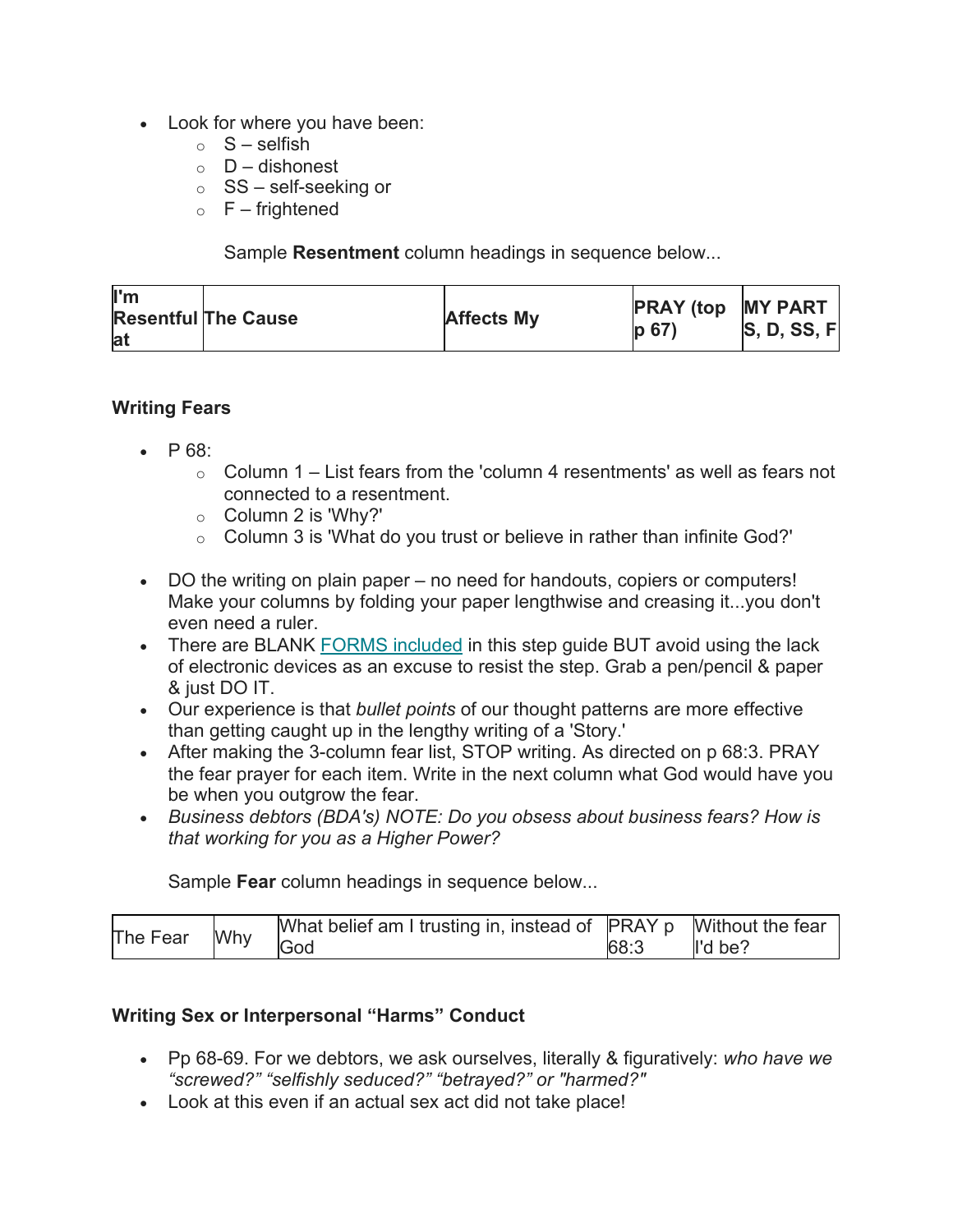- Just write bullet points of harms conduct. On pp 69-70, find the column headings and prayers. For Sample Form for Harms/Betrayals Inventory, click HERE.
- We find bullet points more effective than getting caught in the lengthy writing of a "story."
- *NOTE* there are 2 columns for your part here: "where was I at fault?" and "what could I have done instead?"
- *Pray the three sex (that is, the 'harms') prayers.* During the writing process DO NOT skip the prayers.
- *Business debtors (BDA's) NOTE: THIS WORK APPLIES to Employees, Clients, Vendors, Associates and all business relations that cause you to experience guilt when you think of them. In business, who did you screw?*

Sample **Sex/Harms/Screwed** column headings in sequence below...

| Where was I<br>$S =$ Selfish<br><b>D=Dishonest</b><br><b>I=Inconsiderate</b> | Whom did I<br>harm? | <b>Did I unjustifiably</b><br>arouse:<br>J=jealousy<br>S=suspicion<br><b>B</b> =bitterness | <b>Where was I at</b><br>fault? | <b>What should I</b><br>have done<br>linstead? | <b>THEN PRAY:</b><br>2 prayers p<br>69<br>1 prayer p 70 |
|------------------------------------------------------------------------------|---------------------|--------------------------------------------------------------------------------------------|---------------------------------|------------------------------------------------|---------------------------------------------------------|
|------------------------------------------------------------------------------|---------------------|--------------------------------------------------------------------------------------------|---------------------------------|------------------------------------------------|---------------------------------------------------------|

#### **Beginning the process of recovery, see AABB pp 64-75.**

- What PROMISES did I find?
- How many prayers did I find? (Statements that say "Ask God")
- Prayers are found p. 67:0,1, p 68:3, p. 69:2-3, p 70: 1,2.
- Mark pages in your AA Big Book for fourth/fifth step prayers. (Which are actually the *first part of Step 5: 'Admitted to God')*
- Some members like to underline or highlight the prayers and even mark the pages where they appear with tabs for easy reference.
- Some members put the key step prayers onto 3x5 cards and carry with them to pray throughout the day
- Pause after the Ask God's and LISTEN to your HP's response.
- Do your best to review & fill in your fourth columns (Actually, reviewing is the second part of Step 5 'admitted to self' as indicated on p. 65:3, p 66:3, p 69;1, p 70:3) but LET GO OF PERFECTIONISM
- Observe don't judge
- *AM I COMPLETELY READY TO BEGIN THE PROCESS OF RECOVERY? YES? START WRITING!*

**NOTE:** Finish the writing and PRAY before you decide to whom you will give away your 5th step. AND Read AABB 72-75:2.

**NOTE:** After you give your step 5 away, DO NOT burn or destroy your 4<sup>th</sup> step writing. You will use all that material in your Step 4 resentment, fear and harms lists in order to make the Step 8 amends list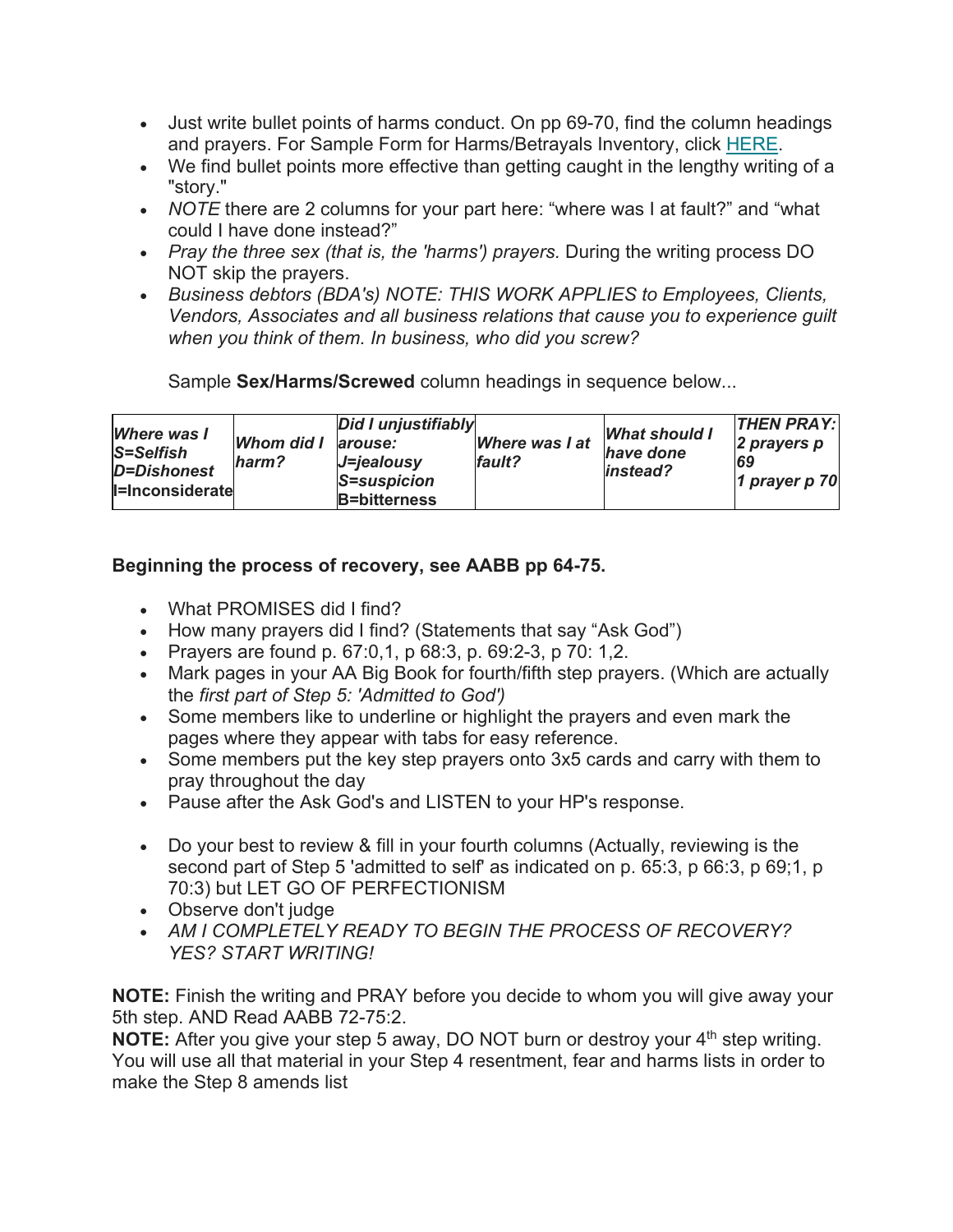**READ** DA Pamphlet "12 Steps of DA" Step 4, pp 8-10

- Read Aloud Together from DA Pamphlet "The 12 Steps of DA" Step 4
	- $\circ$  What does it say the inventory IS NOT? (p 8)
	- $\circ$  What methods does it say DA members have used in the past? (p 9)
	- o Note that this Study Guide will have you use the AA Big Book method below and is *not* recommending the writing of a "life story" for purposes of this study format.
	- $\circ$  What does it say we rely on if we get stuck in fear or dread? (p10)
	- $\circ$  What are we promised a 4<sup>th</sup> step can do for us? (p10)

#### **OPTIONAL SUPPLEMENT**

**READ** DA Book *The 12 Steps, 12 Traditions and 12 Concepts of Debtors Anonymous*(DA12x12x12), Step 4, p 21-24

- **Read Aloud Together from DA Book** *The 12x12x12 of Debtors Anonymous,* Step 4 - REVIEW and share on these talking points with a sponsor or study partner:
	- $\circ$  What does it say about the fears and feelings that come up when starting this process? (p 21)
	- $\circ$  How do we address those concerns? (p 21:3 p 22:0)
	- $\circ$  What are the Guiding Principles? (p 22:1-2 thru p 23)
	- $\circ$  What is the temptation we may revert to? (p 22:2)
	- $\circ$  What did we have to acknowledge about honesty? (p 22:3)
	- $\circ$  How would we be enriched and release blame? (p 23:1)
	- o What Prayers did we find? (NOTE suggesting "asking for Higher Power...")
	- $\circ$  What did we find was essential? (P 23:2) What were we promised?
	- $\circ$  What does the text say about methods? (p 24:1-3)
	- o *Note that this Study Guide will have you use the AA Big Book method below and is not recommending a vague, open-ended finishing time. A reminder: the early AA members did this work in an afternoon or an evening; do move forward!*

#### **ACTIONS**

- 1. BEGIN THE PROCESS OF WRITING YOUR FOURTH STEP COLUMNS, PRAYING AFTER EACH ITEM AS INDICATED
- 2. IF YOU ARE RESISTING, MAKE A PHONE OR FACE-TO-FACE SACRED APPOINTMENT TO DO THE WRITING TOGETHER WITH A PARTNER
- 3. REVIEW the Action List from the previous session. Be current with that before going on to this week's Action List. SET ASIDE TIME FOR YOUR STEP WORK - YOU ARE WORTH IT!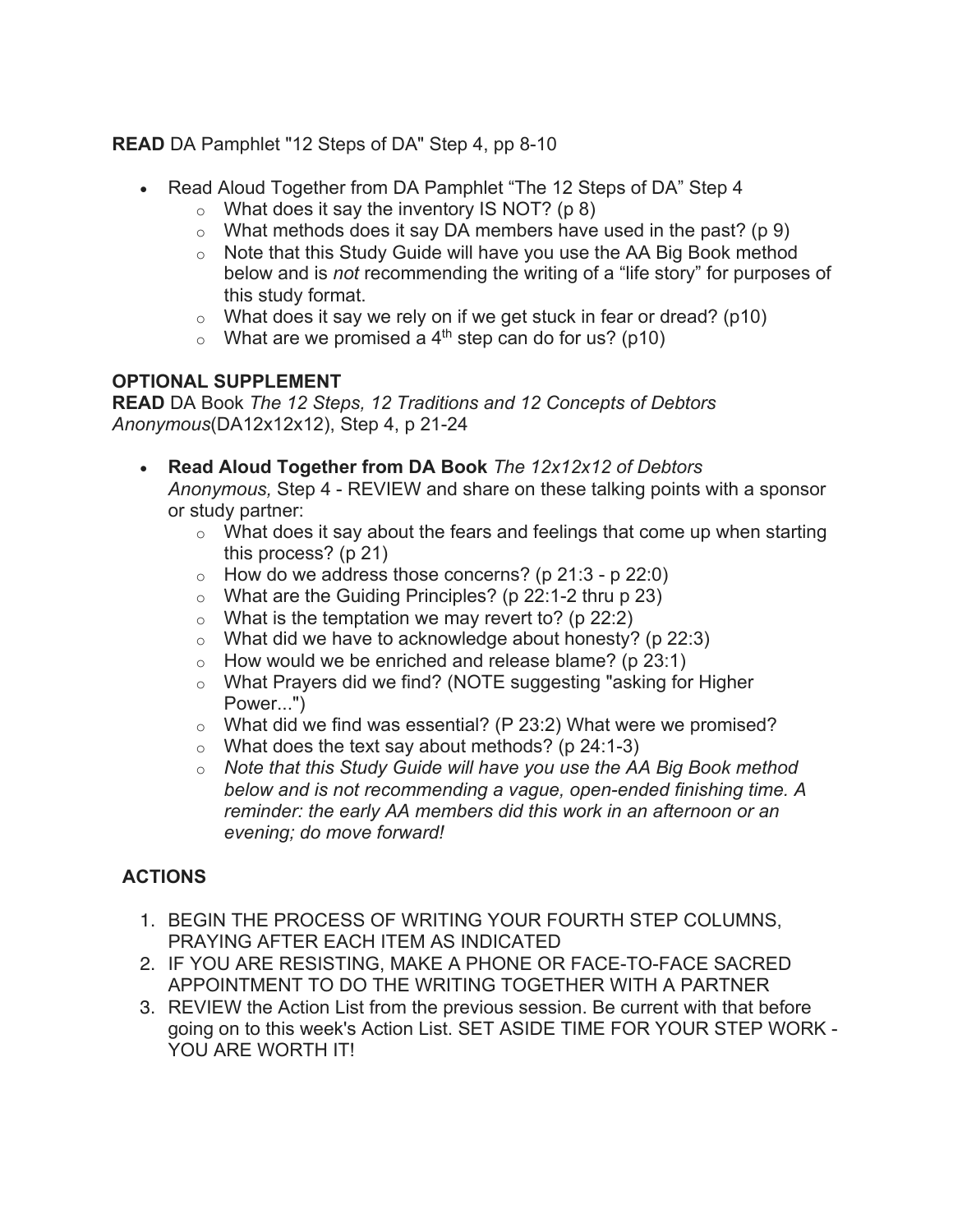#### **PRAYER CARDS**

- Get a pack of 3x5 index cards, if you have not done so already
- On individual 3x5 cards, put each of the 3 daily prayers; consider making several sets, one set for by the bed, one for your wallet, your desk, vanity mirror, car or another place you frequently look.
- *Add the resentment, fear and harms prayers to your prayer cards.*

#### **DAILY**

- One Day at a Time Abstain from New Unsecured Debt (consider setting a date for your last unsecured debt or your DA Birthday).
- Call a DA member. Ask for support maintaining your DA program work, **especially 4th step writing**
- Read from a piece of DA or AA Literature
- Answer the study questions as indicated
- Keep a spending record as you spend
- Every morning:
	- o Pray for willingness to work your DA program
	- o Pray the Serenity Prayer
	- o Pray BOTH the Third Step Prayers, AA's p 63 and DA's p 19
	- $\circ$  Pray the resentment, fear and harms prayers as needed, as they apply. p 67:0,1, p 68:3, p 69:4-5, p 70:1-2.
	- o *The Step 4 prayers are in the AABB* p 67:0,1, p 68:3, p 69:4-5, p 70:1-2.
- *Pray these all through the day and consider carrying your prayer cards with you.*
- Spend some time on the READINGS in this study each day as you can, at least 15-20 min or more. *Let whatever amount of time you have be good enough. Keep coming back.*

#### **WEEKLY**

- Attend at least one solution-oriented DA meeting listen for the DA concepts
- At your meeting, share only solutions and only if you have experience doing the work of the meeting topic. If you do not have a solution to share, listen for program-working members of your meetings and ask for their phone numbers or email addresses
- **Get a DA sponsor or DA phone study partner**
- Ask for support maintaining your DA program work

#### NEXT TOPIC:

**Topic 12: MORE ON STEP 5**

**5. Admitted to God, to ourselves, and to another human being the exact nature of our wrongs.**

\_\_\_\_\_\_\_\_\_\_\_\_\_\_\_\_\_\_\_\_\_\_